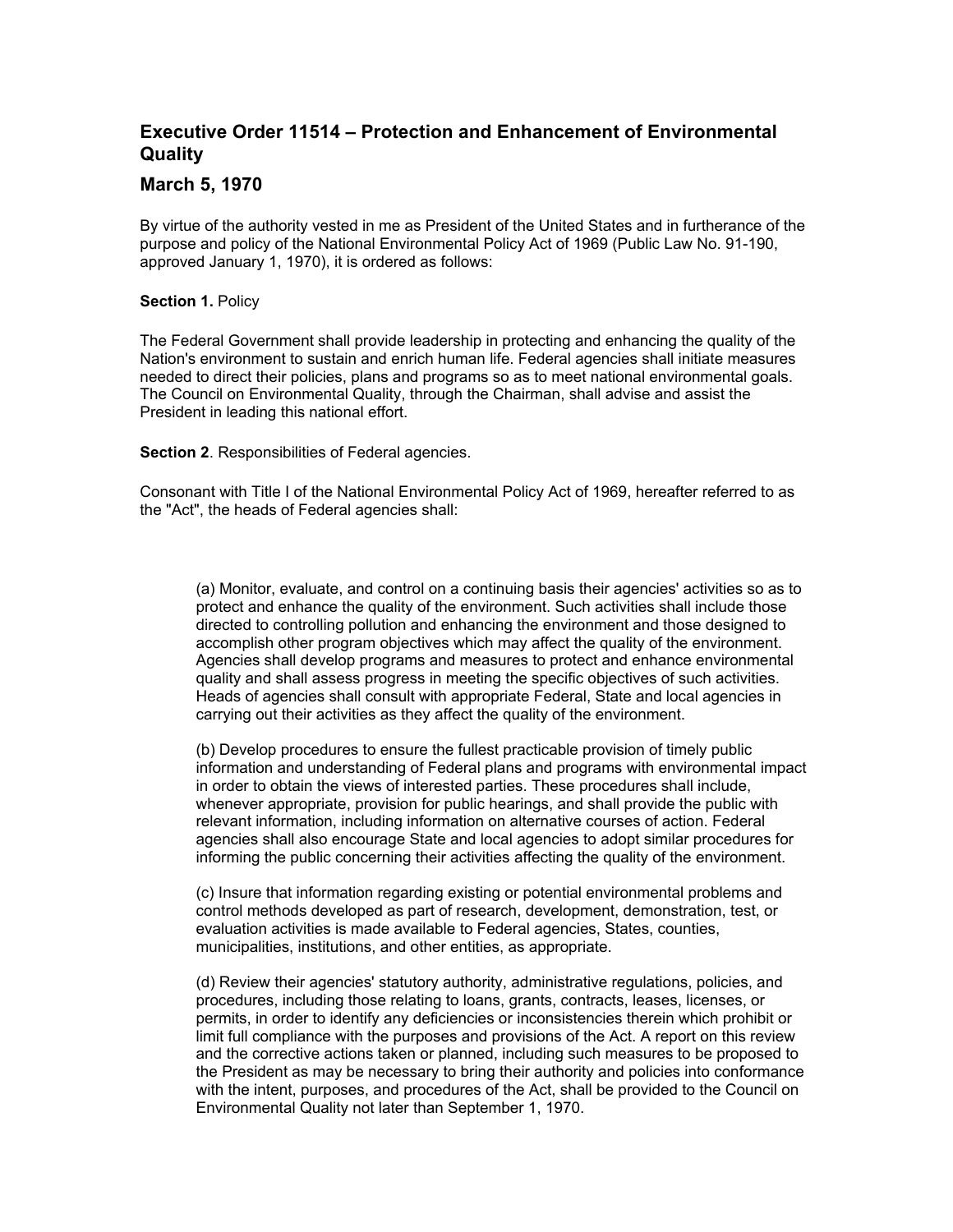(e) Engage in exchange of data and research results, and cooperate with agencies of other governments to foster the purposes of the Act.

(f) Proceed, in coordination with other agencies, with actions required by section 102 of the Act.

(g) In carrying out their responsibilities under the Act and this Order, comply with the regulations issued by the Council except where such compliance would be inconsistent with statutory requirements.

 **Section 3**. Responsibilities of Council on Environmental Quality.

The Council on Environmental Quality shall:

(a) Evaluate existing and proposed policies and activities of the Federal Government directed to the control of pollution and the enhancement of the environment and to the accomplishment of other objectives which affect the quality of the environment. This shall include continuing review of procedures employed in the development and enforcement of Federal standards affecting environmental quality. Based upon such evaluations the Council shall, where appropriate, recommend to the President polices and programs to achieve more effective protection and

enhancement of environmental quality and shall, where appropriate, seek resolution of significant environmental issues.

(b) Recommend to the President and to the agencies priorities among programs designed for the control of pollution and for enhancement of the environment.

(c) Determine the need for new policies and programs for dealing with environmental problems not being adequately addressed.

(d) Conduct, as it determines to be appropriate, public hearings or conferences on issues of environmental significance.

(e) Promote the development and use of indices and monitoring systems (1) to assess environmental conditions and trends, (2) to predict the environmental impact of proposed public and private actions, and (3) to determine the effectiveness of programs for protecting and enhancing environmental quality.

(f) Coordinate Federal programs related to environmental quality.

(g) Advise and assist the President and the agencies in achieving international cooperation for dealing with environmental problems, under the foreign policy guidance of the Secretary of State.

(h) Issue regulations to Federal agencies for the implementation of the procedural provisions of the Act (42 USC4332(2)). Such regulations shall be developed after consultation with affected agencies and after such public hearings as may be appropriate. They will be designed to make the environmental impact statement process more useful to decisionmakers and the public; and to reduce paperwork and the accumulation of extraneous background data, in order to emphasize the need to focus on real environmental issues and alternatives. They will require impact statements to be concise, clear, and to the point, and supported by evidence that agencies have